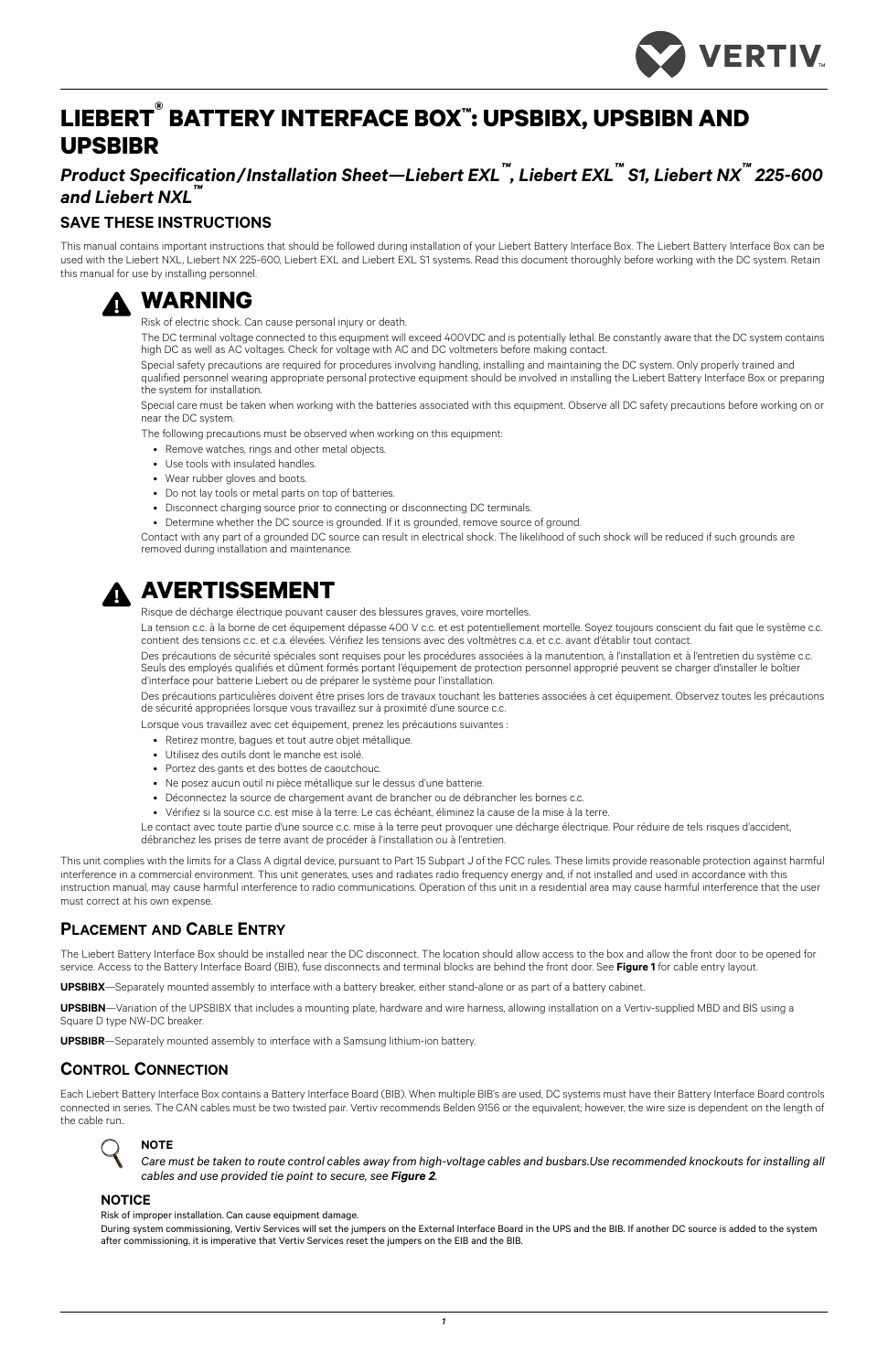

<span id="page-1-0"></span>**Figure 1 Dimensions and layout—UPSBIBN and UPSBIBX**





<span id="page-1-1"></span>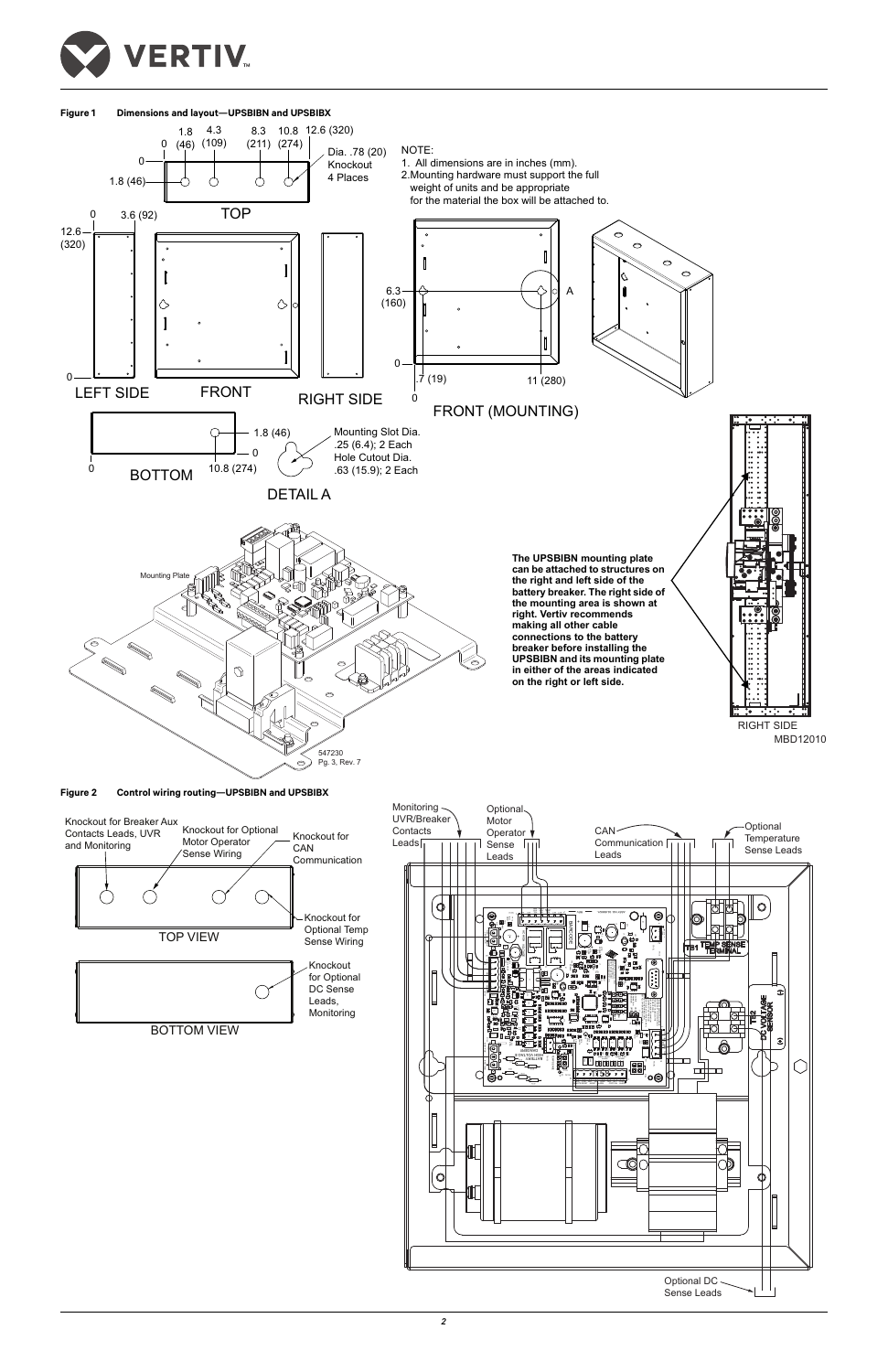

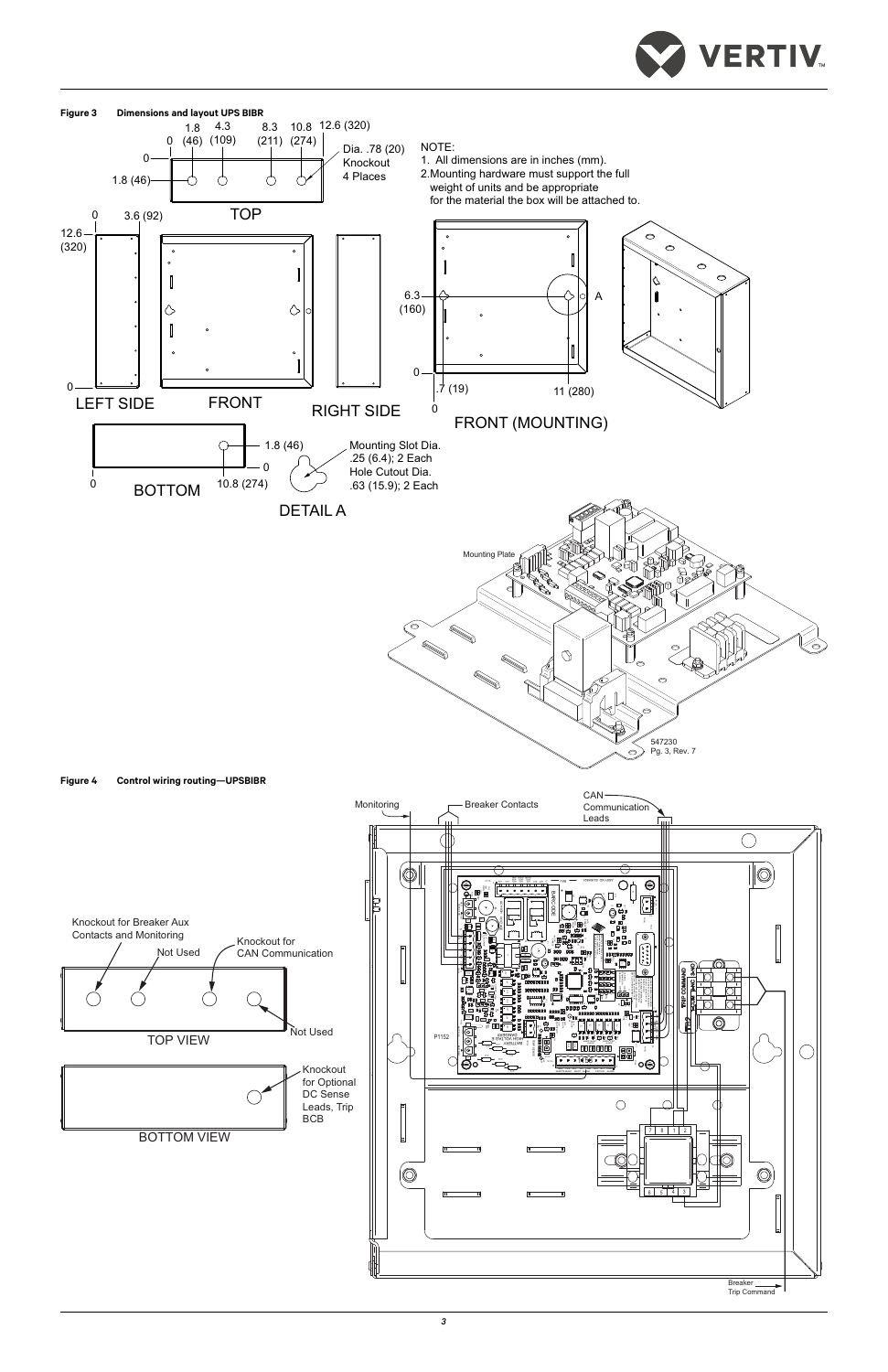

## **OPTIONAL EXTERNAL BATTERY ROOM TEMPERATURE SENSOR—UPSBIBX AND UPSBIBN ONLY**

Connecting an optional sensor to the BIB to monitor the ambient room temperature will enable the Liebert NXL™ and Liebert NX™ 225-600 to perform temperature compensation charging. The Liebert EXL™ and Liebert EXL S1 can detect overtemperatures with the optional temperature sensor installed and can open the battery breaker to prevent thermal runaway. The UPS's both perform temperature compensation charging.

## **OPTIONAL DC SENSE CONNECTIONS—UPSBIBX AND UPSBIBN ONLY**

Connecting the optional DC sense voltage wires will allow the Liebert NXL, Liebert NX 225-600 and Liebert EXL to display the DC source on the UPS HMI. This connection cannot be used with split-battery bus systems, flywheel systems or any DC system that does not have a valid DC voltage when the DC breaker is open.

If the DC sense wires are connected to the BIB, the DC source cabinet may require field-installed fuse protection; refer to national and local codes to verify. The DC sense wires must run from the most-positive DC voltage to the most-negative DC voltage.

### **DC BREAKER UNDERVOLTAGE RELEASE (UVR) CONTACTS—UPSBIBX AND UPSBIBN ONLY**

If the DC breaker is used as a Module Battery Disconnect breaker (UPS will have control of the breaker), then the 48V UVR contacts must be run to the BIB.

If the DC breaker is used as a Battery Isolation Switch, then the 48V UVR contacts will **not** be run to the BIB.

### **OPTIONAL MOTOR OPERATOR CUSTOMER CONNECTIONS**

UPSBIB-X and UPSBIB-N is available only for the Liebert EXL and Liebert NX. The option permits remotely closing the circuit breaker from the UPS.

### **Figure 5 Motor operator customer connections—UPSBIBX and UPSBIBN only**

### **NOTE**

*Unless otherwise noted, use copper or aluminum conductors suitable for at least 75°C.*

- -
- Power wiring by others
	- Twisted pair control wiring

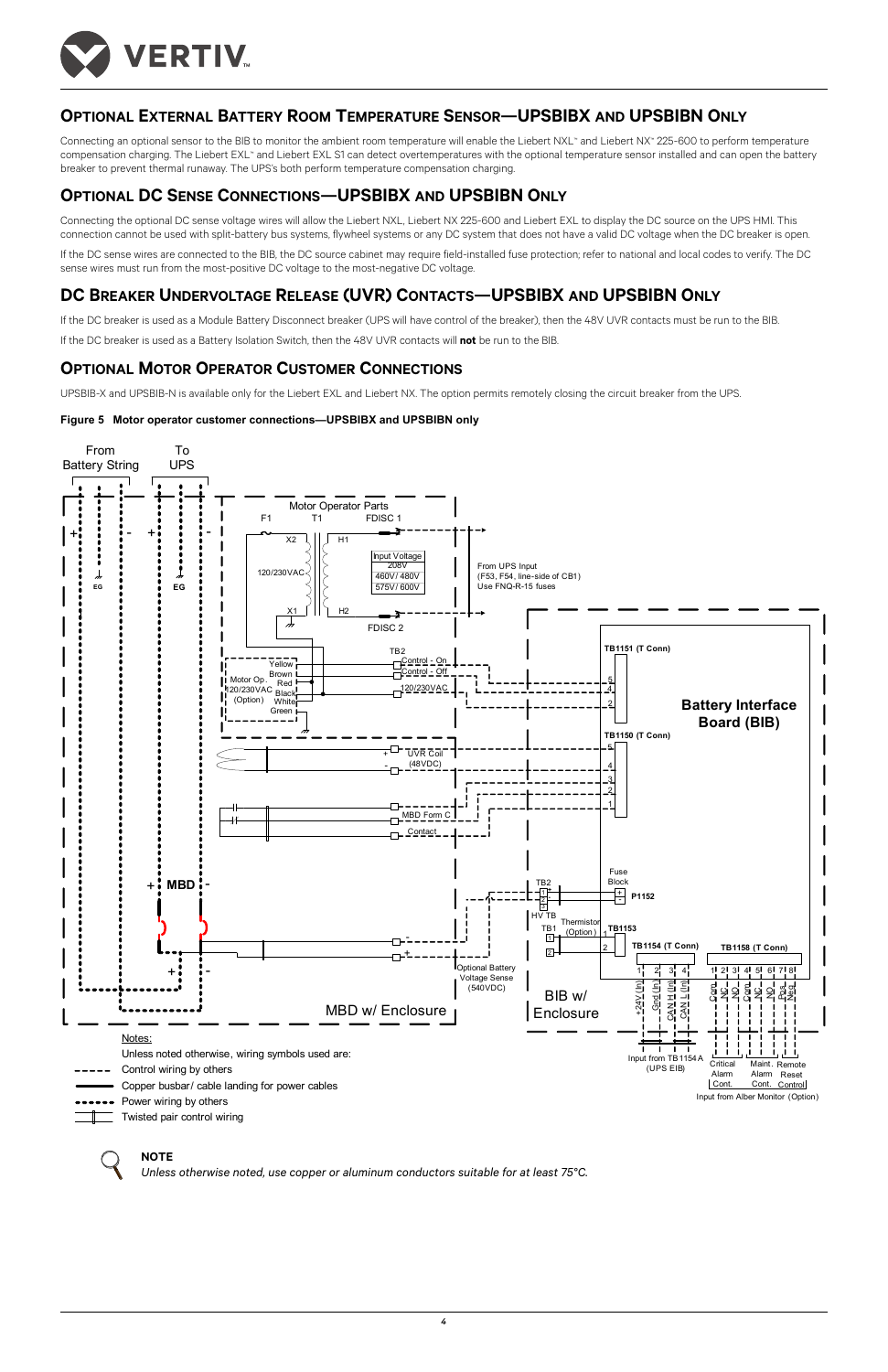### **Table 1 Cable groups—UPSBIBX and UPSBIBN**



| <b>Terminal Designation</b> |                    |                           | Max.          | Max.               | <b>Wire</b> | Max.              |                                                                                                                                                         |  |
|-----------------------------|--------------------|---------------------------|---------------|--------------------|-------------|-------------------|---------------------------------------------------------------------------------------------------------------------------------------------------------|--|
| From                        | To                 | <b>Signal Name</b>        | Voltage       | <b>Current</b>     | Range       | Length            | <b>Remarks</b>                                                                                                                                          |  |
| DC Breaker<br>Cabinet       | <b>TB2-1</b>       | DC Voltage - Positive     | 600VDC        | 2mA                | #14-22AWG   | 10ft.<br>(3m)     | Optional                                                                                                                                                |  |
|                             | TB2-2              | DC Voltage - Negative     |               |                    |             |                   |                                                                                                                                                         |  |
|                             | TB1150-1           | <b>Breaker Aux Comm</b>   |               | 10 <sub>m</sub> A  | #14-22AWG   | 10ft.<br>(3m)     |                                                                                                                                                         |  |
|                             | TB1150-2           | Breaker Aux Open          | 24VDC         |                    |             |                   | Pin 2 Shorted to Pin 1 = CB is Open<br>Pin 3 Shorted to Pin 1 = CB is Closed                                                                            |  |
|                             | TB1150-3           | <b>Breaker Aux Closed</b> |               |                    |             |                   |                                                                                                                                                         |  |
|                             | TB1150-4           | Breaker UVR Trip Coil (-) | 48VDC         | 100 <sub>m</sub> A | #14-22AWG   | 10ft.<br>(3m)     | The UVR contacts are required if the DC breaker will be                                                                                                 |  |
|                             | TB1150-5           | Breaker UVR Trip Coil (+) |               |                    |             |                   | controlled Module Battery Disconnect (MBD) breaker.                                                                                                     |  |
|                             | TB1153-1           | <b>Temp Sense</b>         | 5V            | 10 <sub>m</sub> A  | #14-22AWG   | 100ft.<br>(30.5m) | Optional                                                                                                                                                |  |
|                             | TB1153-2           | Temp Sense Return         |               |                    |             |                   | Cable must be rated for 600V                                                                                                                            |  |
|                             | TB1151-2           | Motor Op 120/230V Sense   | 120V/<br>230V | 15A                | #14-8AWG    | 100ft.<br>(30.5m) |                                                                                                                                                         |  |
|                             | TB1151-4           | Motor Op Control Off      |               |                    |             |                   | Optional<br>Circuit protected by 15A fuse (FNQ-R type) in UPS.<br>Actual voltage and current to MBD determined by MBD                                   |  |
|                             | TB1151-5           | Motor Op Control On       |               |                    |             |                   |                                                                                                                                                         |  |
|                             | <b>UPS - F53-2</b> | Motor Op Power Ph A       | 480VAC        | 15A                | #14AWG      | 500ft.<br>(150m)  | manufacturer.                                                                                                                                           |  |
|                             | <b>UPS - F54-2</b> | Motor Op Power Ph C       |               |                    |             |                   |                                                                                                                                                         |  |
| TB1158-6                    | <b>MIN NO</b>      | Minor Alarm NO            |               |                    |             |                   | Maintenance Alarm on UPS Display                                                                                                                        |  |
| TB1158-5                    | <b>MIN NC</b>      | Minor Alarm NC            |               |                    | #22AWG      | 500ft.<br>(150m)  | Maintenance Alarm on UPS Display                                                                                                                        |  |
| TB1158-4                    | <b>MIN COM</b>     | Minor Alarm COM           | 30VDC         | 1A                 |             |                   | Maintenance Alarm on UPS Display                                                                                                                        |  |
| TB1158-3                    | MAJ NO             | Major Alarm NO            |               |                    |             |                   | Critical Alarm on UPS Display                                                                                                                           |  |
| TB1158-2                    | <b>MAJ NC</b>      | Major Alarm NC            |               |                    |             |                   | Critical Alarm on UPS Display                                                                                                                           |  |
| TB1158-1                    | <b>MAJ COM</b>     | Major Alarm COM           |               |                    |             |                   | Critical Alarm on UPS Display                                                                                                                           |  |
| Previous BIB<br>Box or UPS  | TB1154-1           | <b>CAN +24V</b>           | 24VDC         | 2A                 | #18AWG      | 1000ft.<br>(300m) |                                                                                                                                                         |  |
|                             | TB1154-2           | <b>CAN Common</b>         |               |                    |             |                   | Belden 9156 (2 Twisted Pair) or equal<br>The maximum length must take into account all<br>connections of the CAN communication cables in the DC system. |  |
|                             | TB1154-3           | CAN Bus High              | 24VDC         | 2A                 |             |                   |                                                                                                                                                         |  |
|                             | TB1154-4           | <b>CAN Bus Low</b>        |               |                    |             |                   |                                                                                                                                                         |  |

### **Table 2 Cable groups—UPSBIBR**

| <b>Terminal Designation</b> |                |                    | Max.    | Max.              | Wire   | Max.             |                                  |
|-----------------------------|----------------|--------------------|---------|-------------------|--------|------------------|----------------------------------|
| <b>From</b>                 | Тο             | <b>Signal Name</b> | Voltage | <b>Current</b>    | Range  | Length           | <b>Remarks</b>                   |
| TB1-1                       | MCCB STAT COM  | MCCB COM           | 30VDC   | 1A                | #22AWG | 500ft.<br>(150m) |                                  |
| TB1-2                       | MCCB STAT NC   | All MCCB's Open    |         |                   |        |                  |                                  |
| TB1-3                       | MCCB STAT NO   | <b>MCCB Closed</b> |         |                   | #22AWG | 500ft.<br>(150m) |                                  |
| TB2-3                       | Input          | Trip BCB Input     | 5VDC    | 10 <sub>m</sub> A |        |                  |                                  |
| <b>TB2-1</b>                | Ground         | Trip BCB COM       |         |                   |        |                  |                                  |
| TB1158-6                    | <b>MIN NO</b>  | Minor Alarm NO     |         | 1A                | #22AWG | 500ft.<br>(150m) | Maintenance Alarm on UPS Display |
| TB1158-5                    | <b>MIN NC</b>  | Minor Alarm NC     | 30VDC   |                   |        |                  | Maintenance Alarm on UPS Display |
| TB1158-4                    | <b>MIN COM</b> | Minor Alarm COM    |         |                   |        |                  | Maintenance Alarm on UPS Display |
| TB1158-3                    | MAJ NO         | Major Alarm NO     |         |                   |        |                  | Critical Alarm on UPS Display    |
| TB1158-2                    | <b>MAJ NC</b>  | Major Alarm NC     |         |                   |        |                  | Critical Alarm on UPS Display    |
| TB1158-1                    | <b>MAJ COM</b> | Major Alarm COM    |         |                   |        |                  | Critical Alarm on UPS Display    |

### **Table 3 Battery Interface Box specifications—UPSBIBX, UPSBIBN and UPSBIBR**

| <b>Parameter</b>                             | <b>Values</b>                |                              |  |  |  |
|----------------------------------------------|------------------------------|------------------------------|--|--|--|
|                                              | <b>UPSBIBX/UPSBIBN</b>       | <b>UPSBIBR</b>               |  |  |  |
| DC Sense Volts, VDC                          | 384-576                      |                              |  |  |  |
| DC Sense Current, IDC                        | 0.0002A                      |                              |  |  |  |
| CAN Volts, VDC                               | 24V                          | 24V                          |  |  |  |
| CAN Maximum Current, IDC                     | 2A                           | 2A                           |  |  |  |
| UVR Volts, VDC                               | 48V                          |                              |  |  |  |
| Dry Contacts Volts, VDC (Auxiliary Contacts) | 24V                          | 24V                          |  |  |  |
| Dry Contacts Volts, VDC (Breaker Aux)        | 10 <sub>m</sub> A            | 10 <sub>m</sub> A            |  |  |  |
| Mounting Hardware (supplied by others)       | Must support 30 lb. (13.6kg) | Must support 30 lb. (13.6kg) |  |  |  |
| UVR Max Cont Current, IDC                    | 100 <sub>m</sub> A           |                              |  |  |  |